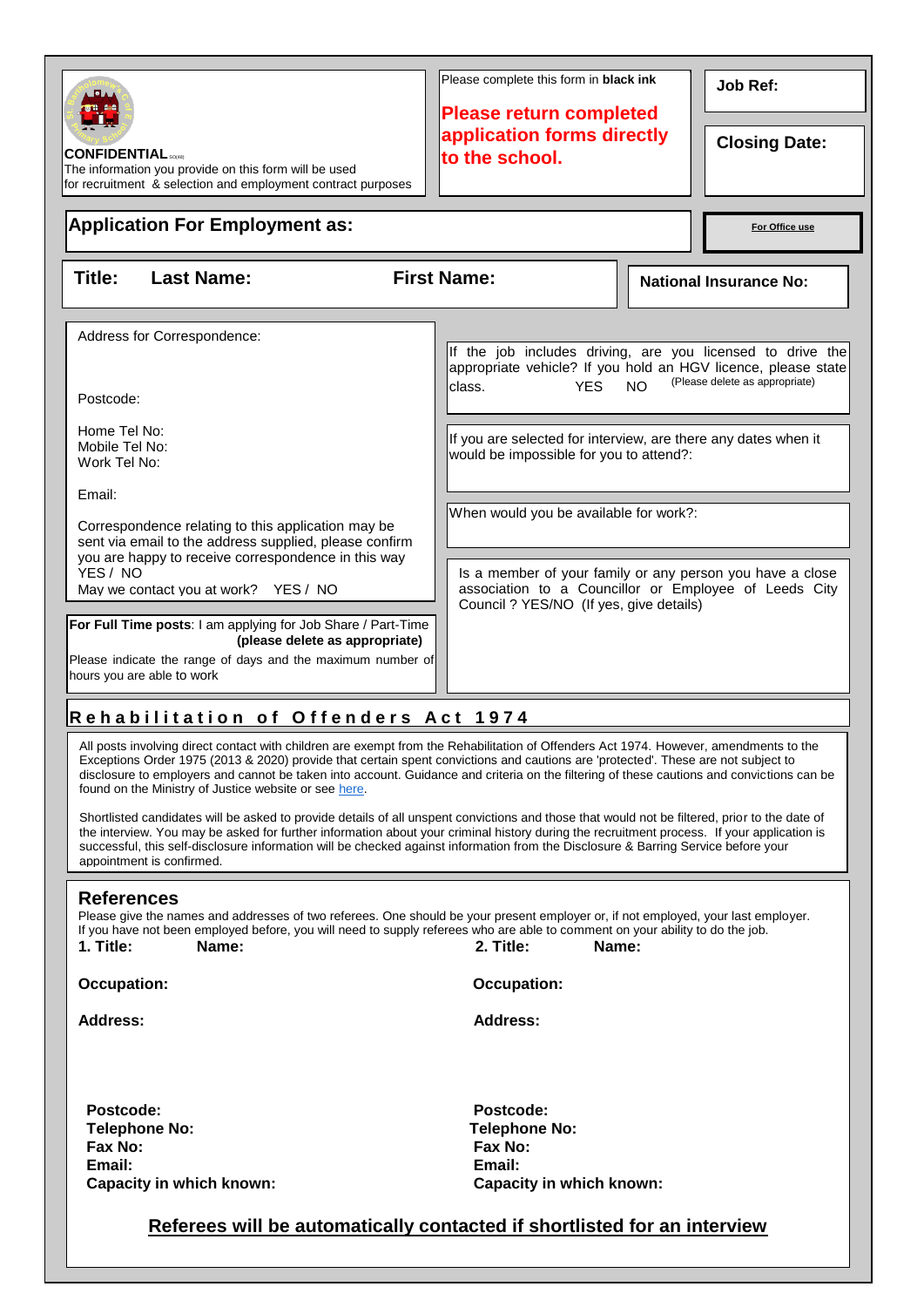|                                                                                                                                                 |              |            | <b>EMPLOYMENT EXPERIENCE</b>                                                                                                                                                            |  |                                |  |  |  |
|-------------------------------------------------------------------------------------------------------------------------------------------------|--------------|------------|-----------------------------------------------------------------------------------------------------------------------------------------------------------------------------------------|--|--------------------------------|--|--|--|
| Current or last occupation / position /scheme                                                                                                   |              |            | Date Started:                                                                                                                                                                           |  | Permanent/Temporary            |  |  |  |
|                                                                                                                                                 |              |            | Date left (if applicable):                                                                                                                                                              |  | (Please delete as appropriate) |  |  |  |
| Salary:                                                                                                                                         | Grade/Scale: |            | Reason for leaving:                                                                                                                                                                     |  |                                |  |  |  |
| Employer:                                                                                                                                       |              |            |                                                                                                                                                                                         |  |                                |  |  |  |
|                                                                                                                                                 |              |            |                                                                                                                                                                                         |  |                                |  |  |  |
| Address:                                                                                                                                        |              |            |                                                                                                                                                                                         |  |                                |  |  |  |
| Briefly describe your duties:                                                                                                                   |              |            |                                                                                                                                                                                         |  |                                |  |  |  |
|                                                                                                                                                 |              |            |                                                                                                                                                                                         |  |                                |  |  |  |
|                                                                                                                                                 |              |            |                                                                                                                                                                                         |  |                                |  |  |  |
|                                                                                                                                                 |              |            |                                                                                                                                                                                         |  |                                |  |  |  |
|                                                                                                                                                 |              |            |                                                                                                                                                                                         |  |                                |  |  |  |
| Previous jobs or work experience (Most recent first)<br>Date from<br>Date to<br>Position held and main duties<br>Name of Employer<br>Reason for |              |            |                                                                                                                                                                                         |  |                                |  |  |  |
|                                                                                                                                                 | Month Year   | Month Year |                                                                                                                                                                                         |  | Leaving                        |  |  |  |
|                                                                                                                                                 |              |            |                                                                                                                                                                                         |  |                                |  |  |  |
|                                                                                                                                                 |              |            |                                                                                                                                                                                         |  |                                |  |  |  |
|                                                                                                                                                 |              |            |                                                                                                                                                                                         |  |                                |  |  |  |
|                                                                                                                                                 |              |            |                                                                                                                                                                                         |  |                                |  |  |  |
|                                                                                                                                                 |              |            |                                                                                                                                                                                         |  |                                |  |  |  |
|                                                                                                                                                 |              |            |                                                                                                                                                                                         |  |                                |  |  |  |
|                                                                                                                                                 |              |            |                                                                                                                                                                                         |  |                                |  |  |  |
|                                                                                                                                                 |              |            |                                                                                                                                                                                         |  |                                |  |  |  |
|                                                                                                                                                 |              |            |                                                                                                                                                                                         |  |                                |  |  |  |
|                                                                                                                                                 |              |            |                                                                                                                                                                                         |  |                                |  |  |  |
|                                                                                                                                                 |              |            |                                                                                                                                                                                         |  |                                |  |  |  |
|                                                                                                                                                 |              |            |                                                                                                                                                                                         |  |                                |  |  |  |
|                                                                                                                                                 |              |            |                                                                                                                                                                                         |  |                                |  |  |  |
|                                                                                                                                                 |              |            |                                                                                                                                                                                         |  |                                |  |  |  |
|                                                                                                                                                 |              |            | Training and qualifications relevant to the job                                                                                                                                         |  |                                |  |  |  |
|                                                                                                                                                 |              |            | Please show here that you have the training and qualifications asked for in the employee<br>specification, including Apprenticeships and Membership of Professional or Technical Bodies |  | Year Awarded                   |  |  |  |
|                                                                                                                                                 |              |            |                                                                                                                                                                                         |  |                                |  |  |  |
|                                                                                                                                                 |              |            |                                                                                                                                                                                         |  |                                |  |  |  |
|                                                                                                                                                 |              |            |                                                                                                                                                                                         |  |                                |  |  |  |
|                                                                                                                                                 |              |            |                                                                                                                                                                                         |  |                                |  |  |  |
|                                                                                                                                                 |              |            |                                                                                                                                                                                         |  |                                |  |  |  |
|                                                                                                                                                 |              |            |                                                                                                                                                                                         |  |                                |  |  |  |
|                                                                                                                                                 |              |            |                                                                                                                                                                                         |  |                                |  |  |  |
|                                                                                                                                                 |              |            |                                                                                                                                                                                         |  |                                |  |  |  |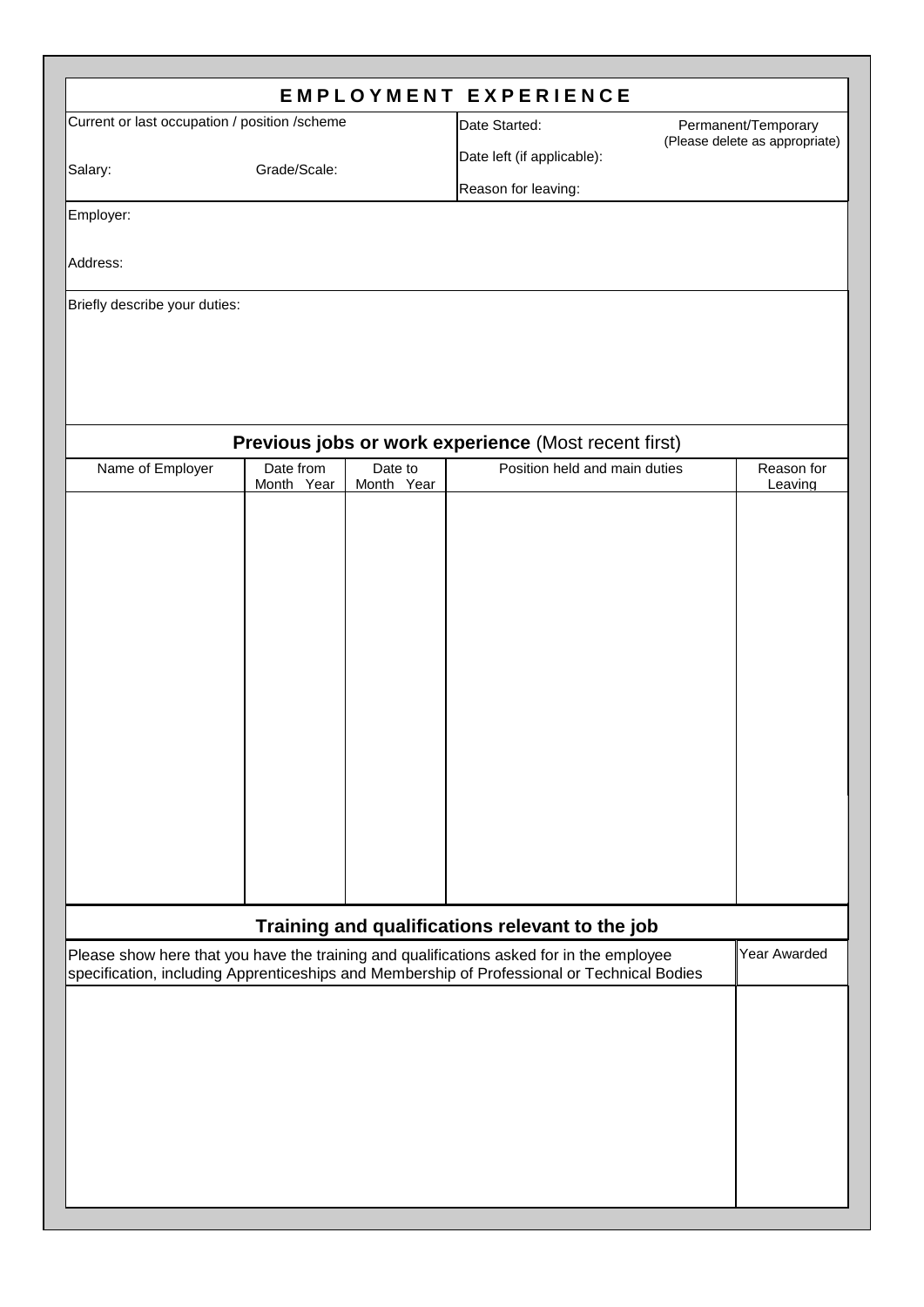## **It is not necessary to complete this page if you are applying for a manual job**

### **Knowledge**

Please show that you have the knowledge asked for in the Employee Specification gained either through work, education, home or voluntary activities.

### **Experience**

Please show that you have the experience asked for in the Employee Specification gained either through work, home or voluntary activities.

### **Skills**

Please show that you have the skills asked for in the Employee Specification gained either through work, home or voluntary activities.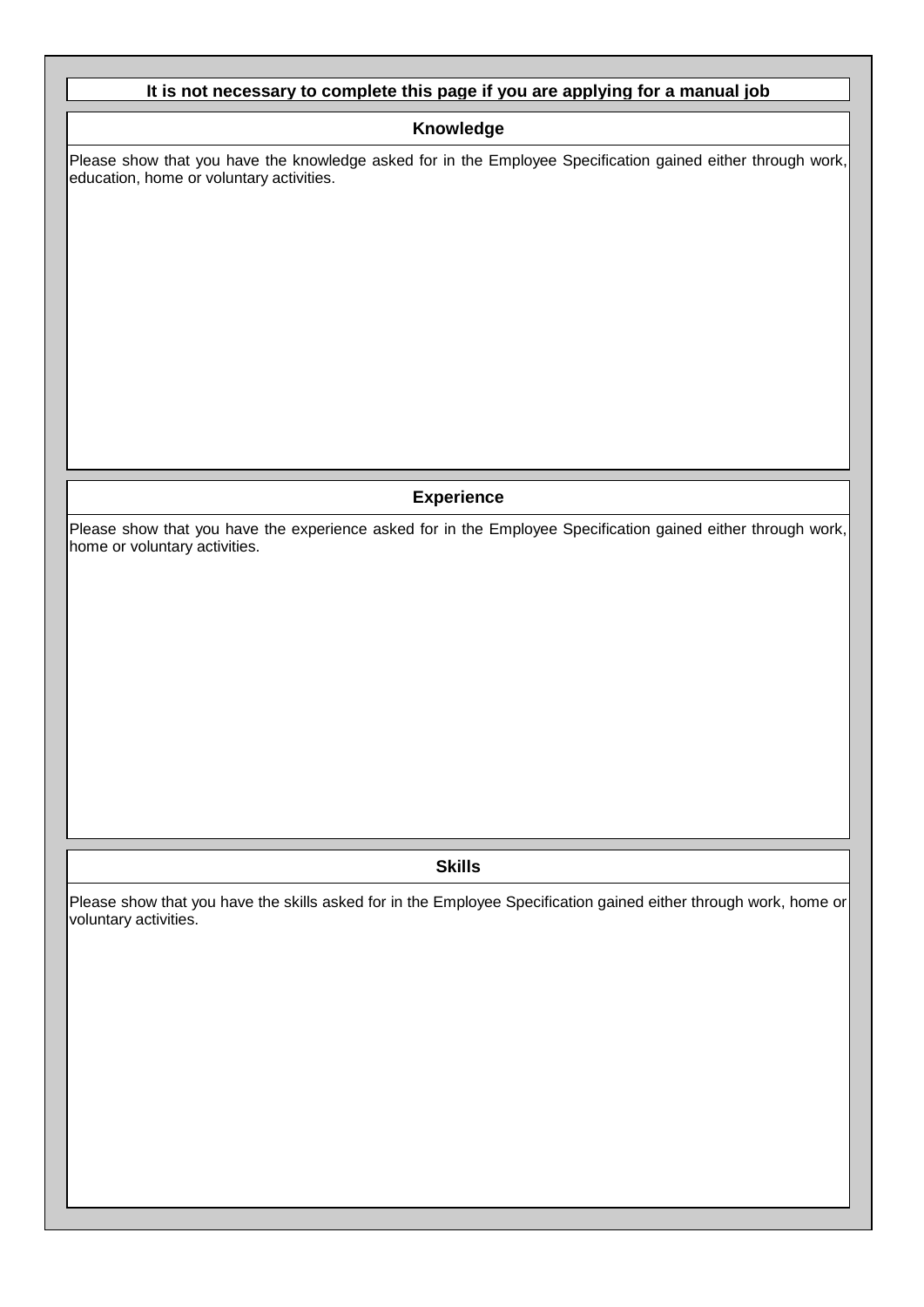## **Additional Information**

You must not exceed two sides of A4 paper (this does not apply to Disabled Applicants). CV's are **NOT** allowed.

Please show how you meet the additional factors on the Employee Specification and use this section if there is any other information you wish to add in support of your application.